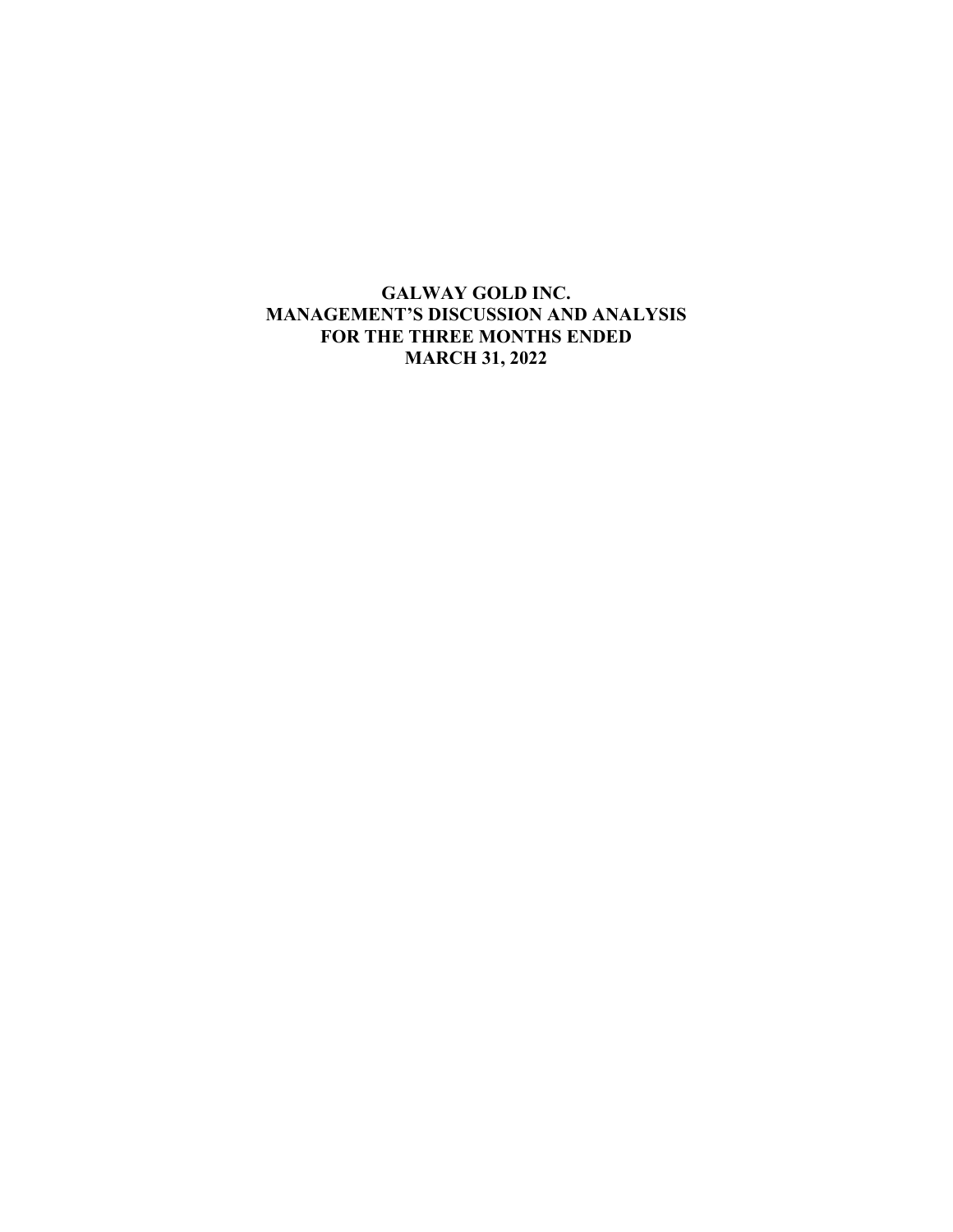#### **Introduction**

The following management's discussion and analysis ("MD&A") of the financial condition and results of operations of Galway Gold Inc. ("Galway" or the "Company") constitutes management's review of the factors that affected the Company's financial and operating performance for the three months ended March 31, 2022. This MD&A has been prepared in compliance with the requirements of National Instrument 51-102 – Continuous Disclosure Obligations. This discussion should be read in conjunction with the unaudited condensed interim consolidated financial statements for the three months ended March 31, 2022 and the audited annual consolidated financial statements of the Company for the year ended December 31, 2021, together with the notes thereto. Results are reported in United States dollars, unless otherwise noted. Information contained herein is presented as at May 26, 2022 unless otherwise indicated.

For the purposes of preparing this MD&A, management, in conjunction with the board of directors of the Company (the "Board of Directors" or "Board"), considers the materiality of information. Information is considered material if: (i) such information results in, or would reasonably be expected to result in, a significant change in the market price or value of Galway common shares; or (ii) there is a substantial likelihood that a reasonable investor would consider it important in making an investment decision; or (iii) if it would significantly alter the total mix of information available to investors. Management, in conjunction with the Board of Directors, evaluates materiality with reference to all relevant circumstances, including potential market sensitivity. Mr. Mike Sutton, P.Geo., an independent Director to the Company and a "Qualified Person" under National Instrument 43-101, has reviewed the technical information in this management discussion and analysis.

# **Description of Business**

Galway's goal is to deliver superior returns to shareholders by concentrating on the acquisition of properties that have the potential to contain economically recoverable precious and/or base metals reserves. Galway does not currently have any active mineral exploration properties. See "Risk Factors" and "Cautionary Note Regarding Forward-Looking Statements."

Galway Gold Inc. was incorporated pursuant to the Business Corporations Act (New Brunswick) on May 9, 2012 and continued to the Province of Ontario on August 11, 2015. Galway Gold's head office is located at 82 Richmond Street East, Toronto, Ontario, Canada, M5C 1P1. Galway Gold was incorporated for the sole purpose of participating in the Plan of Arrangement (the "Arrangement") announced October 19, 2012 involving Galway Gold, Galway Metals Inc., Galway Resources Ltd., AUX Acquisition 2 S.àr.l ("AUX") and AUX Canada Acquisition 2, formerly 2346407 Ontario Inc. ("AUX Canada"), a wholly owned subsidiary of AUX. Prior to the close of the Arrangement Agreement, Galway did not carry on any active business.

Under the Arrangement, AUX Canada acquired all of the common shares of Galway Resources not already owned by AUX Canada and its affiliates and pursuant to the Arrangement, Galway Resources shareholders received for each Galway Resources common share: cash consideration of Cdn\$2.05 per share, one Galway Gold common share and one common share in a new exploration and development company, Galway Metals Inc. Under the Arrangement, Galway Resources transferred to Galway Gold, and Galway Gold indirectly holds as assets, the option to acquire 100% interest in Galway Resources' Vetas Gold Project, being an interest in Reina de Oro concession located in the Vetas Mining District in Colombia (the "Vetas Project") and has approximately US\$1.74 million of working capital as at March 31, 2022. Upon completion of the Arrangement, Galway Resources' then existing security holders including AUX Canada and its affiliates owned 90% of Galway Gold's shares outstanding, proportionate to their ownership of Galway at the time the Arrangement was completed, and AUX Canada indirectly owned an additional 10% of Galway Gold's shares via its acquisition of Galway Resources Ltd.

The Arrangement was completed by way of statutory Plan of Arrangement under the Business Corporations Act (Ontario). The Arrangement was approved by Galway Resources' shareholders and warrant holders at a special meeting held on December 17, 2012. On January 21, 2013, the Company's common shares commenced trading on the TSX Venture Exchange under the symbol "GLW."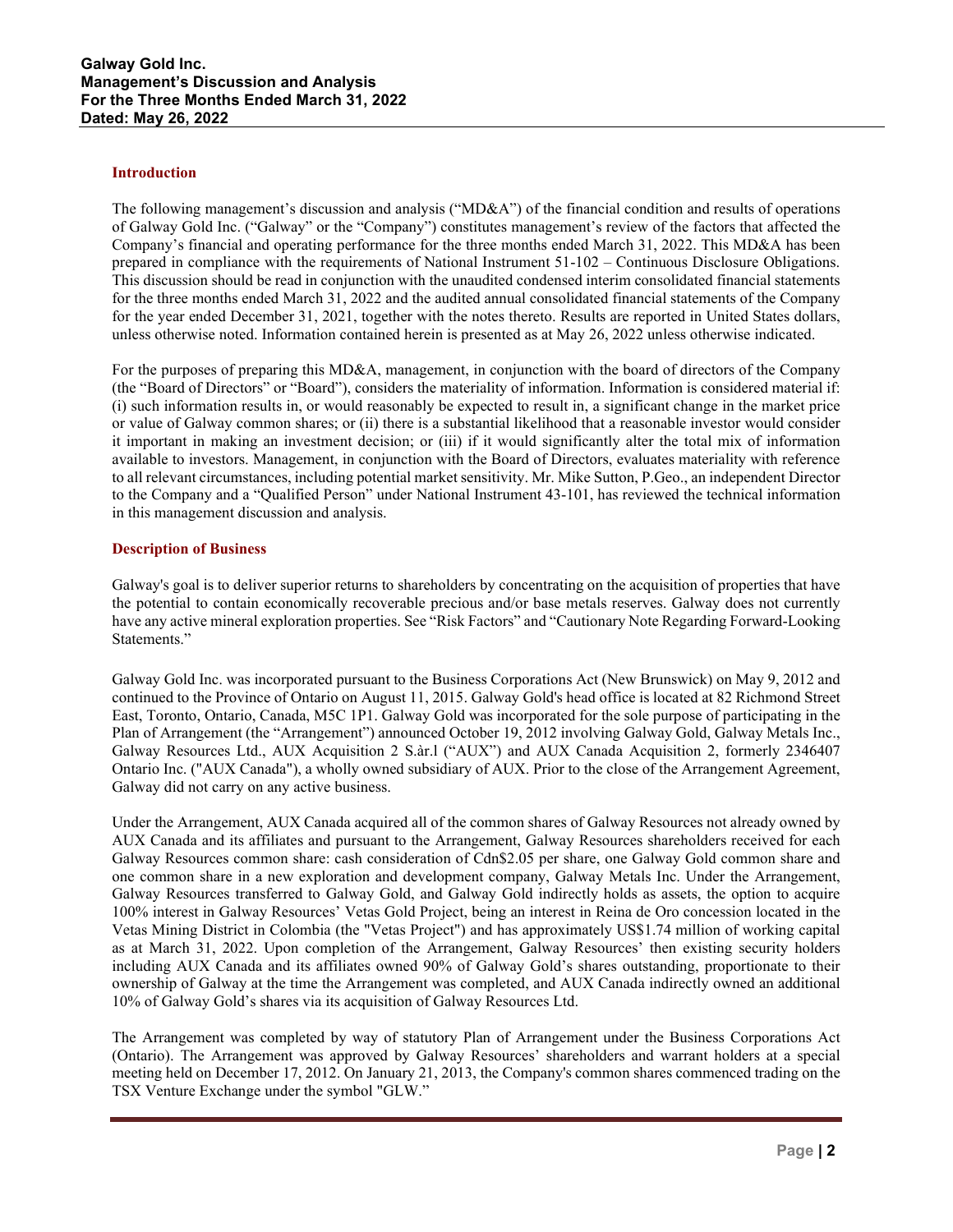On February 24, 2016, the Colombian Constitutional Court (the "Court") published a ruling (the "Ruling"), which deemed certain provisions to the National Development Plan (Law 1753) issued in July, 2015, in respect of exemptions to mining operations in areas of Colombia considered to be páramos (high altitude eco-systems) to be unconstitutional. Prior to the Court's new ruling, mining titles issued before 2010, such as Reina de Oro, were allowed to continue to mine. As a result of the Court's new unfavourable ruling, mining in all páramo eco systems throughout the country were declared to be damaging to the páramos and to the water supply. As such, all mining and petroleum operations in the páramos were ordered to stop. Moreover, according to the new ruling, the Company will not be able to transfer title of the Reina de Oro property and the mining permit will no longer be valid. The ruling is currently under appeal and the ultimate resolution of the case is unknown. Based on the underlying uncertainty, the Company recorded an impairment charge of \$895,282 on its Vetas Project in its December 31, 2015 audited consolidated financial statements.

The Reina de Oro property is Galway's only mining property. As a result of the Ruling, the Company has no mining activity. It is currently seeking interests in viable projects. See "Risk Factors" and "Cautionary Note Regarding Forward-Looking Statements."

On March 21, 2018, Galway Gold filed a Request for Arbitration against the Republic of Colombia before the International Centre for Settlement of Investment Disputes ("ICSID"). The Request for Arbitration contends that Colombia breached its obligations under the FTA in failing to compensate Galway for the losses incurred as a consequence of Colombia's prohibition of mining in the *páramos* (high altitude eco-systems). The Request for Arbitration seeks, among other relief, recovery of the Company's costs incurred in the acquisition and development of its investment in the Reina de Oro mining project, as well as the loss of value suffered.

The company was represented by Ignacio Suarez Anzorena of Clifford Chance US LLP, for the initial phase of the arbitration, including filing the Request for Arbitration required under applicable ICSID procedures. As the arbitration moves to the next phase, the Company has appointed litigator Lawrence Thacker, Senior Partner of Lenczner Slaght LLP, as its new lead counsel in this matter.

The Company contends that Colombia breached its obligations owed to Galway Gold, including specific obligations under the FTA. The claims include Colombia's refusal or failure to compensate the Company for the losses incurred as a consequence of Colombia's prohibition of mining in the páramos (high altitude eco-systems). Galway Gold seeks, among other relief, recovery of the Company's costs incurred in the acquisition and development of its investment in the Reina de Oro mining project, as well as the loss of value suffered.

The Tribunal was constituted on September 25, 2019, and the arbitration proceedings commenced. On December 10, 2019, the Arbitral Tribunal issued Procedural Order No. 1, which sets out the procedure for the arbitration. Pursuant to Procedural Order No. 1, the proceeding was bifurcated into two parts. Phase One is all jurisdiction and liability issues, and Phase Two is all damages issues.

On November 23, 2021, the Company announced an update to the status of the Company's arbitration claim against the Republic of Colombia brought under the Canada-Colombia Free Trade Agreement ("FTA") to enforce Galway Gold's rights under the FTA, as well to provide an update on a similar claim filed by miner Eco Oro Minerals Corp. ("Eco Oro") against Colombia, which is based on the same FTA and legislative changes and Colombian Court decisions as Galway Gold's claim.

While Galway Gold's arbitration is proceeding toward a hearing, an important decision in a similar proceeding involving Eco Oro was recently issued.

"*Although the decision of the Tribunal in the Eco Oro arbitration is not binding on the Tribunal in Galway Gold's arbitration, we are obviously encouraged that the Eco Oro Tribunal accepted jurisdiction and found liability on behalf of Colombia and in favor of Eco Oro*," says Robert Hinchcliffe, President and CEO of Galway Gold. "*We look forward to a final decision from the Eco Oro Tribunal determining the quantum of damages to be awarded to Eco Oro*."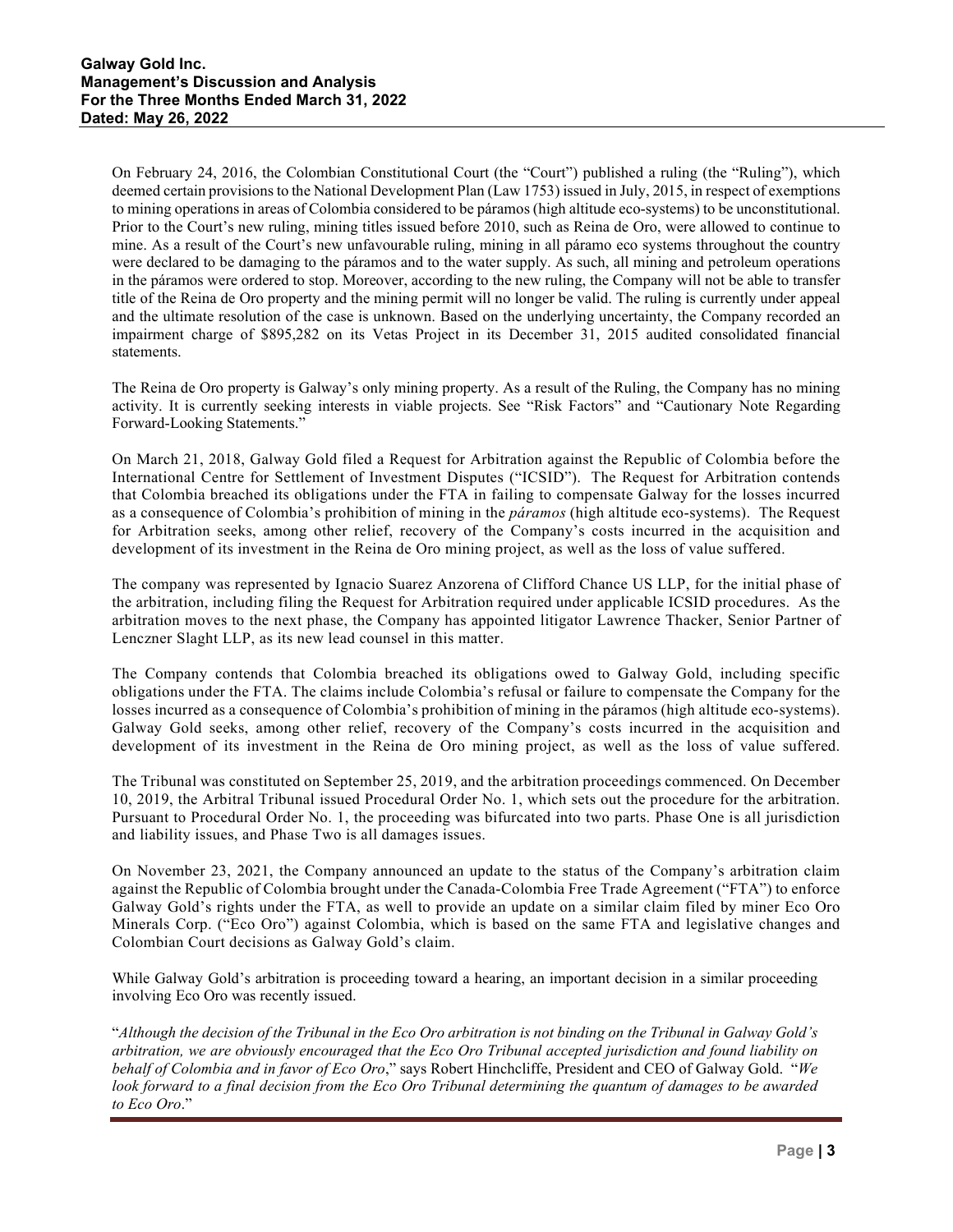# **Galway Gold's Arbitration Claim**

In an arbitration proceeding under the arbitration rules of the International Centre for Settlement of Investment Disputes ("ICSID"), Galway Gold contends that Colombia breached its obligations owed to Galway Gold, including specific obligations under the FTA. The claims include Colombia's refusal or failure to compensate the Company for the losses incurred as a consequence of Colombia's prohibition of mining in the *páramos* (high altitude eco-systems). Galway Gold seeks damages for all losses, including the value of its property and rights, and the Company's costs incurred in the acquisition and development of its investment in the Reina de Oro mining project.

On December 12, 2019, the Arbitral Tribunal issued a procedural order, which, among other things, bifurcated the procedure into two phases. Phase One is a determination of jurisdiction and liability issues. Phase Two is a determination of damages, discovery jurisdiction and liability as found.

Galway Gold has submitted its memorials and witness statements to Arbitral Tribunal and Colombia has submitted its memorials and witness statements. The Arbitration Tribunal is currently reviewing the materials and the hearing on jurisdiction and liability is currently scheduled to proceed on June 20-24, 2022.

If the Tribunal rules that it has jurisdiction and finds Colombia to be liable damages to Galway Gold, a second hearing (and briefing scheduling) will be ordered as part of the Phase Two procedure. Any damages to be awarded to Galway Gold will be determined at this Phase Two hearing.

# **Developments in the Eco Oro Arbitration**

Eco Oro also has an arbitration against Colombia under the FTA pending before ICSID. In its arbitration, Eco Oro has alleged that Colombia breached its obligations under the FTA in failing to compensate Eco Oro for the losses incurred as a consequence of Colombia's prohibition of mining in the *páramos*. The prohibition on mining is based upon the same FTA and legislative changes and Colombian Court decisions. As such, we believe that Eco Oro's claims against Colombia are similar to Galway Gold's claims against Colombia.

On September 9, 2021 the Tribunal in the Eco Oro arbitration issued its "Decision on Jurisdiction, Liability and Directions on Quantum" (the "Decision"). According to a Procedural Order issue by the Tribunal, the Tribunal ruled that it had jurisdiction over the claims raised by Eco Oro, and that Colombia acted in breach of Article 805 of the FTA, entitling Eco Oro to damages. The Procedural Order also ordered the parties to file additional submissions in response to certain questions regarding the quantum of Eco Doro's damages. These questions essentially must be responded to within 120 days, although depending on the parties' position, there may be an additional 120 days briefing period. After the matter is fully briefed, the Tribunal in the Eco Oro arbitration is expected to render a decision on the amount of damages.

Each Tribunal considers each case before it on its own facts, and the Tribunal in Galway Gold's arbitration is not bound by any decision made by the Tribunal in Eco Oro's arbitration. Nonetheless, Galway Gold believes that the recent Decision issued by the Tribunal in the Eco Oro arbitration finding jurisdiction and liability by Colombia (in an amount to be determined) provides useful guidance in Galway Gold's arbitration.

On April 28, 2020, the Company announced that Eduardo Gomez would be joining its Board of Directors. Mr. Gomez has over 25 years of international operating and consulting experience across multiple industries.

Mr. Gomez has over 25 years of international operating and consulting experience across multiple industries. He is currently the Chief of Strategy & Business Development Officer at LRN.com, the world's leading provider of ethics and compliance training solutions for F500 companies. Before joining LRN.com, Mr. Gomez advised middle market private equity backed companies on go-to-market growth strategies as a delivery leader at Sales Benchmark Index (SBI). Before joining SBI, Mr. Gomez was a VP & General Manager at ADP where he led the rapid growth of a \$780M division and Corporate Development efforts for their HR Outsourcing Business Unit. Prior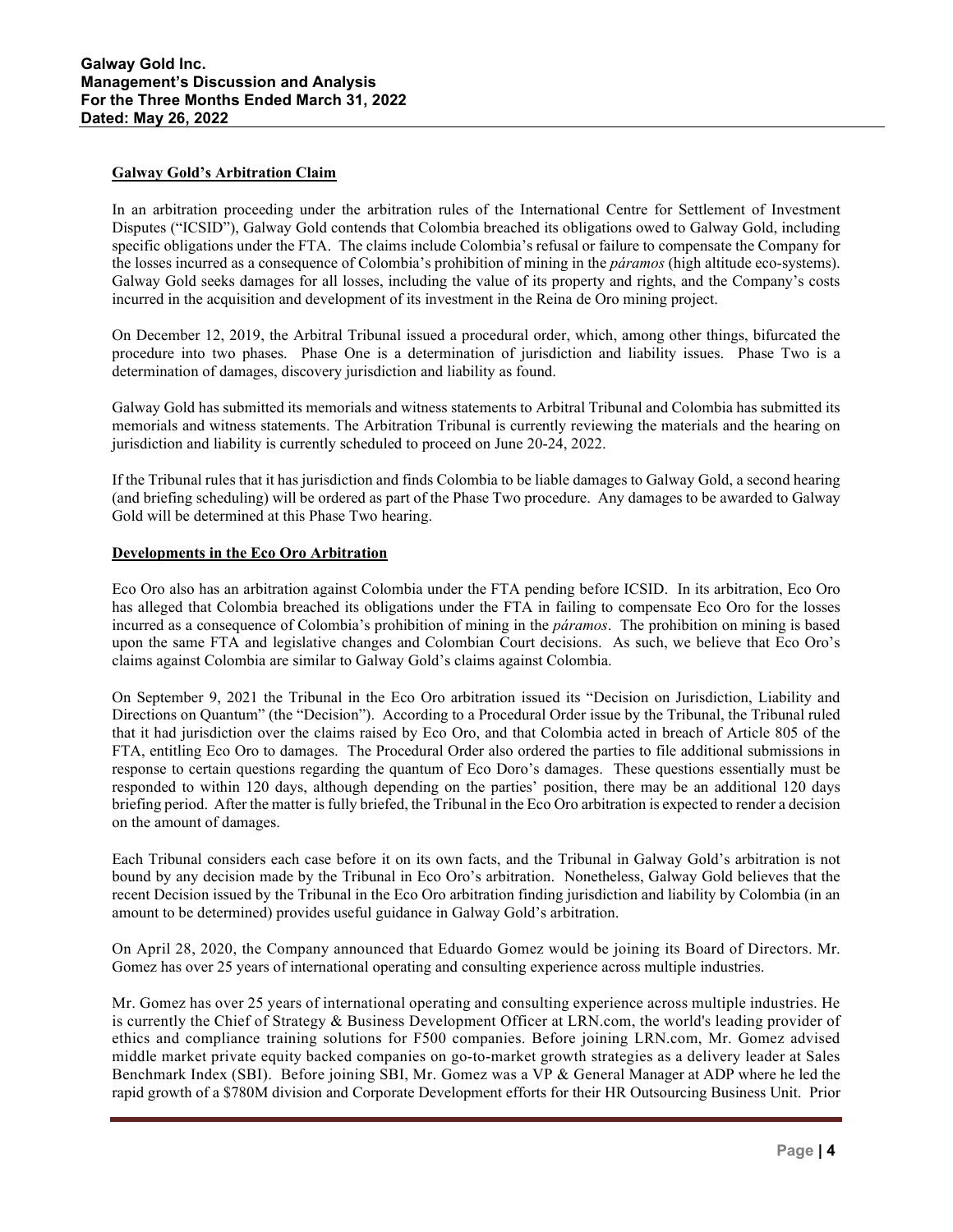to ADP, he led turnarounds in the EdTech, legal information and water plant manufacturing industries in the US and Colombia. Prior to being an operator, Mr. Gomez was a consultant in Colombia and Brazil with McKinsey & Co., Deloitte and PwC where he led cost optimization, M&A and growth strategy projects in the energy and banking industries.

Mr. Gomez has an MBA from the University of Texas at Austin and has a BS in Business Administration from the University of Rhode Island where he majored in Finance. He is fluent in Spanish, English and Portuguese.

The Company also awarded 250,000 incentive stock options exercisable at C\$0.11 per common share and expiring on April 28, 2030 to Mr. Gomez. This grant of options is in compliance with terms of the Company's Stock Option Plan.

The outbreak of the novel strain of corona virus, specifically identified as "COVID-19", has resulted in governments worldwide enacting emergency measures to combat the spread of the virus. These measures, which include the implementation of travel bans, self-imposed quarantine periods and social distancing, have caused material disruption to businesses globally resulting in an economic slowdown. Global equity markets have experienced significant volatility and weakness. Governments and central banks have reacted with significant monetary and fiscal interventions designed to stabilize economic conditions. The duration and impact of the COVID-19 outbreak is unknown at this time, as is the efficacy of the government and central bank interventions. It is not possible to reliably estimate the length and severity of these developments and the impact on the financial results and condition of the Corporation and its operating subsidiaries in future periods.

Further information about the Company and its operations can be obtained from **www.galwaygoldinc.com** and **[www.sedar.com](http://www.sedar.com/)**.

# **Discussion of Operations and Mineral Property Interests**

The focus of Galway is to preserve its cash balances and sensibly seek opportunities in the mining sector where acquisition values are currently depressed. Galway believes the Company's capital is best spent only on projects in which management is convinced that the geology is highly likely to host an economically viable reserve, and where social attitudes and political policies are likely to support mine development. The Company's Board does not believe there is any point in spending shareholder capital without having a reasonable expectation that the capital spent will ultimately yield a deposit worthy of development with strong stakeholder support. See "Risk Factors" and "Cautionary Note Regarding Forward-Looking Statements."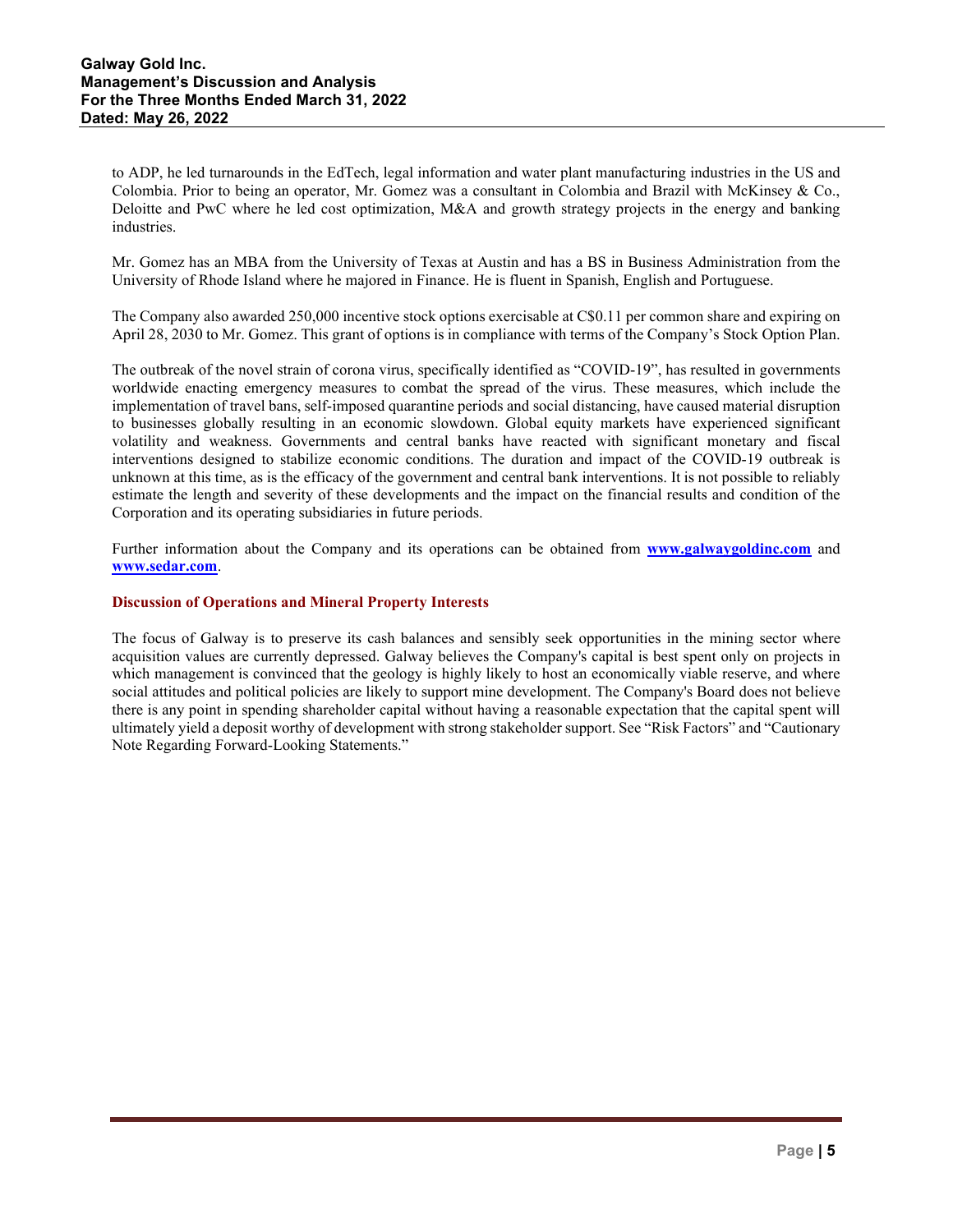# **Galway Gold Inc. Management's Discussion and Analysis For the Three Months Ended March 31, 2022 Dated: May 26, 2022**

# **Selected Quarterly Information**

|                             |                          | <b>Net Loss</b>                            |                                                        |                            |
|-----------------------------|--------------------------|--------------------------------------------|--------------------------------------------------------|----------------------------|
| <b>For the Period Ended</b> | <b>Revenue</b><br>$(\$)$ | <b>Total</b><br>$\left( \mathbb{S}\right)$ | <b>Basic and diluted</b><br>earnings per share<br>(\$) | <b>Total assets</b><br>(S) |
| $2022 - March 31$           | Nil                      | (265,700)                                  | (0.01)                                                 | 1,889,152                  |
| $2021 - December 31$        | Nil                      | (199, 355)                                 | (0.00)                                                 | 2,182,456                  |
| $2021$ – September 30       | Nil                      | (297,003)                                  | (0.01)                                                 | 2,400,389                  |
| $2021 - June 30$            | Nil                      | (624, 911)                                 | (0.02)                                                 | 2,767,507                  |
| $2021 - March 31$           | Nil                      | (293, 418)                                 | (0.01)                                                 | 3,216,434                  |
| 2020 - December 31          | Nil                      | (573, 547)                                 | (0.02)                                                 | 3,665,480                  |
| $2020$ – September 30       | Nil                      | (540, 530)                                 | (0.01)                                                 | 4,051,582                  |
| $2020 - June 30$            | Nil                      | (176, 420)                                 | (0.00)                                                 | 4,600,910                  |

A summary of selected information for each of the quarters presented below is as follows:

# Three Months Ended March 31, 2022 vs Three Months Ended March 31, 2021

The Company reported a net loss of \$265,700 for the three months ended March 31, 2022 (three months ended March 31, 2021 – \$293,418).

# Administrative Expenses

The three months ended March 31, 2022 saw administrative expenses of \$213,667, (three months ended March 31, 2021 - \$240,048), consisting primarily of:

- salaries and benefits of \$143,799 (three months ended March 31, 2021 \$89,848), comprised of senior management personnel and administrative staff.
- general office and consumable expenses of \$13,251 (three months ended March 31, 2021 \$17,936)
- professional fees of \$32,677 (three months ended March 31, 2021 \$59,955), consisting primarily of Colombian legal costs associated with the ongoing dispute with the Colombian government relating to the Company's Reina de Oro project. Other professional fees include general legal expenses, and accounting and financial reporting costs.
- public company costs of \$12,970 (three months ended March 31, 2021 \$16,400), consisting of filing fees, transfer agent fees, investor relations costs, and shareholder information expenses.
- insurance expense of \$7,198 (three months ended March 31, 2021 \$10,723), representing the quarterly portion of the Company's directors' and officers' insurance and health insurance for key employees.
- Travel expense of \$3,772 (three months ended March 31, 2021 \$45,186), consisting primarily of corporate administrative travel.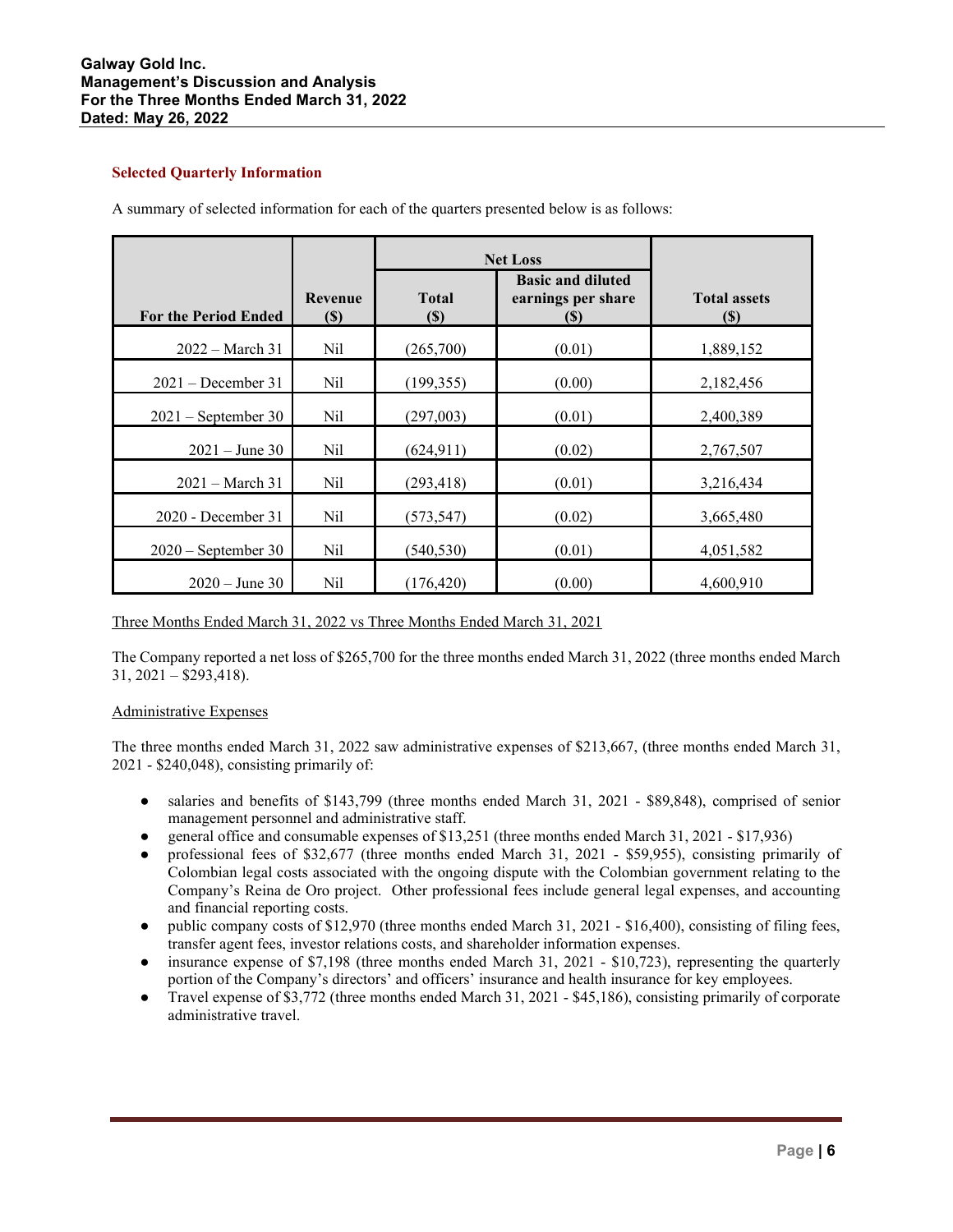# Project Support Costs

The three months ended March 31, 2022, saw project support costs of \$56,389 vs the three months ended March 31, 2021 of \$63,976, consisting primarily of:

- Support costs of \$11,771 (three months ended March 31, 2021 \$18,610), administrative support and ancillary consumable items.
- Professional fees of \$43,692 (three months ended March 31, 2021 \$43,893), consisting of general legal expenses, and accounting and financial reporting costs.
- Utilities of \$926 (three months ended March 31, 2021 \$1,473).

# **Liquidity and Capital Resources**

The Company's approach to managing liquidity risk is to ensure that it will have sufficient liquidity to meet liabilities when due. The Company's liquidity and operating results may be adversely affected if the Company's access to the capital market is hindered, whether as a result of a downturn in stock market conditions generally or as a result of conditions specific to the Company. As at March 31, 2022, the Company had a cash balance of \$1,597,165 (December 31, 2021 - \$1,886,119) to settle current liabilities of \$147,352 (December 31, 2021 - \$174,633). The Company regularly evaluates its cash position to ensure preservation and security of capital as well as maintenance of liquidity. As the Company does not generate revenue, managing liquidity risk is dependent upon the ability to secure additional financing.

Most of the Company's financial liabilities have contractual maturities of less than 30 days and are subject to normal trade terms.

# **Off-Balance Sheet Arrangements**

As of the date of this filing, the Company does not have any off-balance sheet arrangements that have, or are reasonably likely to have, a current or future effect on the results of operations or financial condition of the Company including, without limitation, such considerations as liquidity and capital resources that have not previously been discussed.

# **Proposed Transactions**

There are no proposed transactions as at the date of this document.

Galway is currently seeking new exploration projects. Galway is committed to the mineral exploration sector and is seeking prospective projects in jurisdictions which are amenable to mineral exploration and development. Further announcements will be made.

Galway had been focused on the exploration of the Reina de Oro concession in the Santander mining district of Colombia. In 2016, the Colombian Constitutional Court ruled that all mining and petroleum operations in the páramos high altitude ecosystems, such as the Reina de Oro project, were illegal and that the property permits were invalid. Galway is seeking damages for the loss of the Reina de Oro project and it is not possible to determine the outcome at this time. See "Risk Factors" and "Cautionary Note Regarding Forward-Looking Statements."

# **Foreign Currencies**

The functional currency of the parent company is the United States dollar and the Colombian Peso in its subsidiaries as determined by management. The United States dollar is the currency in which it presents the consolidated financial statements. The Company recognizes transactions in currencies other than the United States dollar or the Colombian Peso for its subsidiaries at the rates of exchange prevailing at the dates of the transactions. Foreign exchange gains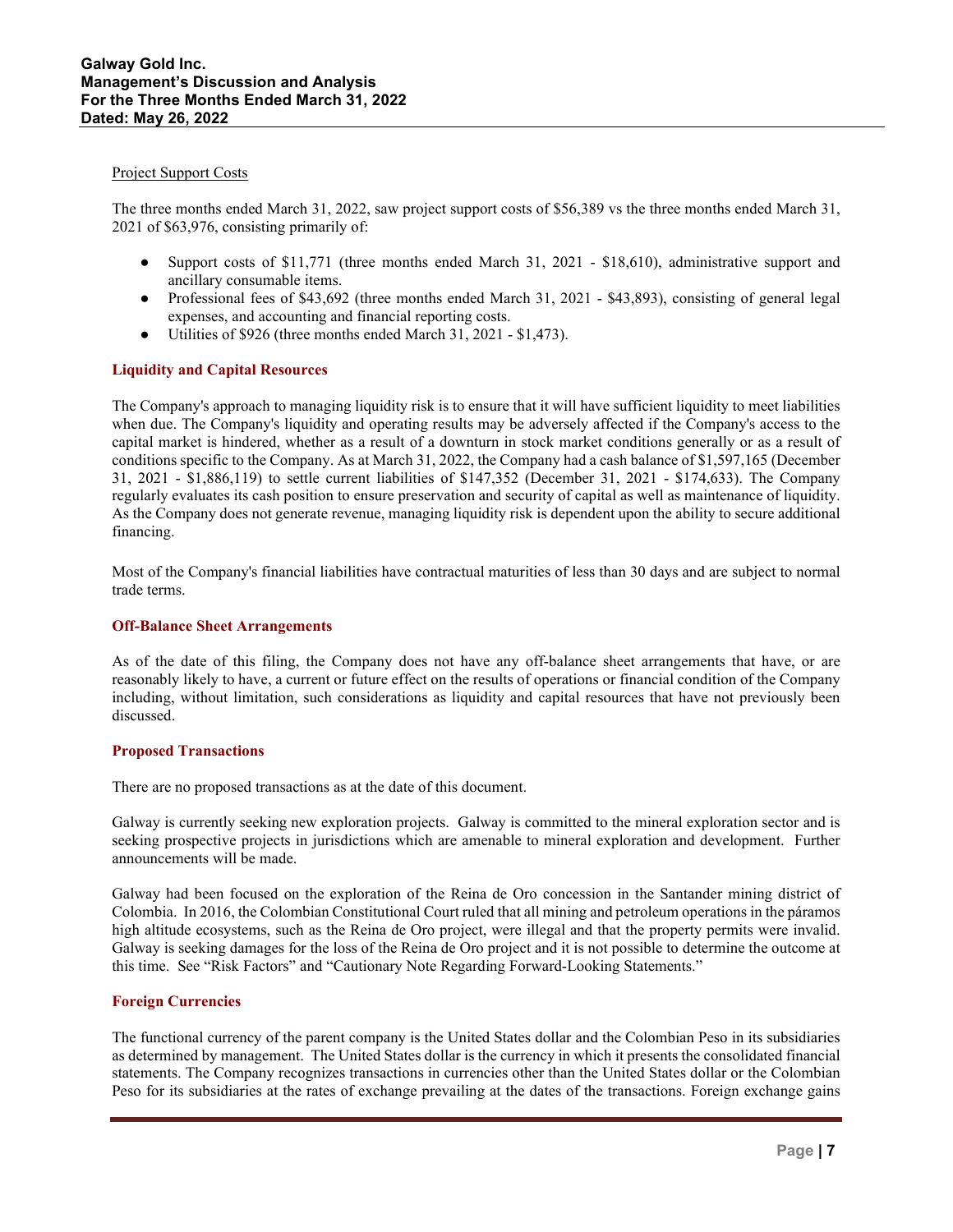and losses resulting from the settlement of such transactions and from the translation of monetary assets and liabilities denominated in foreign currencies at the end of reporting period exchange rates are recognized in the consolidated statements of loss and comprehensive loss. Non-monetary items that are measured in terms of historical cost in a foreign currency are not retranslated. The results and financial position of all of the Group entities that have a functional currency different from the presentation currency are translated into the presentation currency as follows:

- a) assets and liabilities for each statement of financial position date presented are translated at the closing rate at the date of that statement of financial position;
- b) income and expenses for each income statement are translated at average exchange rates; and
- c) all resulting exchange differences are recognized in other comprehensive income (loss).

# **Related Party Transactions**

Remuneration of directors and officers are as follows:

|                                                   | <b>Three Months</b><br><b>Ended</b><br>Mar. 31, 2022 | <b>Three Months</b><br><b>Ended</b><br>Mar. 31, 2021 |
|---------------------------------------------------|------------------------------------------------------|------------------------------------------------------|
| Remuneration paid for CEO services                | 72,500                                               | 72,500                                               |
| Remuneration paid for CFO services                | 3,554                                                | 3.555                                                |
| Share-based compensation – directors and officers | nil                                                  |                                                      |
|                                                   |                                                      |                                                      |

During the three months ended March 31, 2022, the Company expensed \$14,488 (three months ended March 31, 2021- \$14,513) to Marrelli Support Services Inc. ("Marrelli Support") and DSA Corporate Services Inc. ("DSA"), together known as the "Marrelli Group" for:

- Robert D.B. Suttie, President of Marrelli Support, to act as Chief Financial Officer ("CFO") of the Company;
- Bookkeeping and office support services;
- Regulatory filing services; and
- Corporate secretarial services.

The Marrelli Group is also reimbursed for out-of-pocket expenses.

As of March 31, 2022, the Marrelli Group was owed \$16,854 (December 31, 2021 - \$8,692). These amounts are included in accounts payable and accrued liabilities.

The above noted transactions are in the normal course of business and are measured at fair value.

# **Risk Factors**

(a) Property Risk

The Company's significant mineral property is the Vetas Project. As a result of the Ruling, it is unlawful for the Company to advance or transfer title to the Reina de Oro project. The Company can make no guarantees or assurances that the advancement or transfer of title to the Reina de Oro project will be permitted in the future under any circumstances. In the event the Company acquires an interested in another property, it would become solely dependent on that property from an operational standpoint. Any adverse development affecting that property would have a material adverse effect on the Company's financial condition and results of operations. There is no assurance that damages in respect of the termination of the Reina de Oro project can be recovered from government ministries in Colombia or any other party.See "Cautionary Note Regarding Forward-Looking Statements."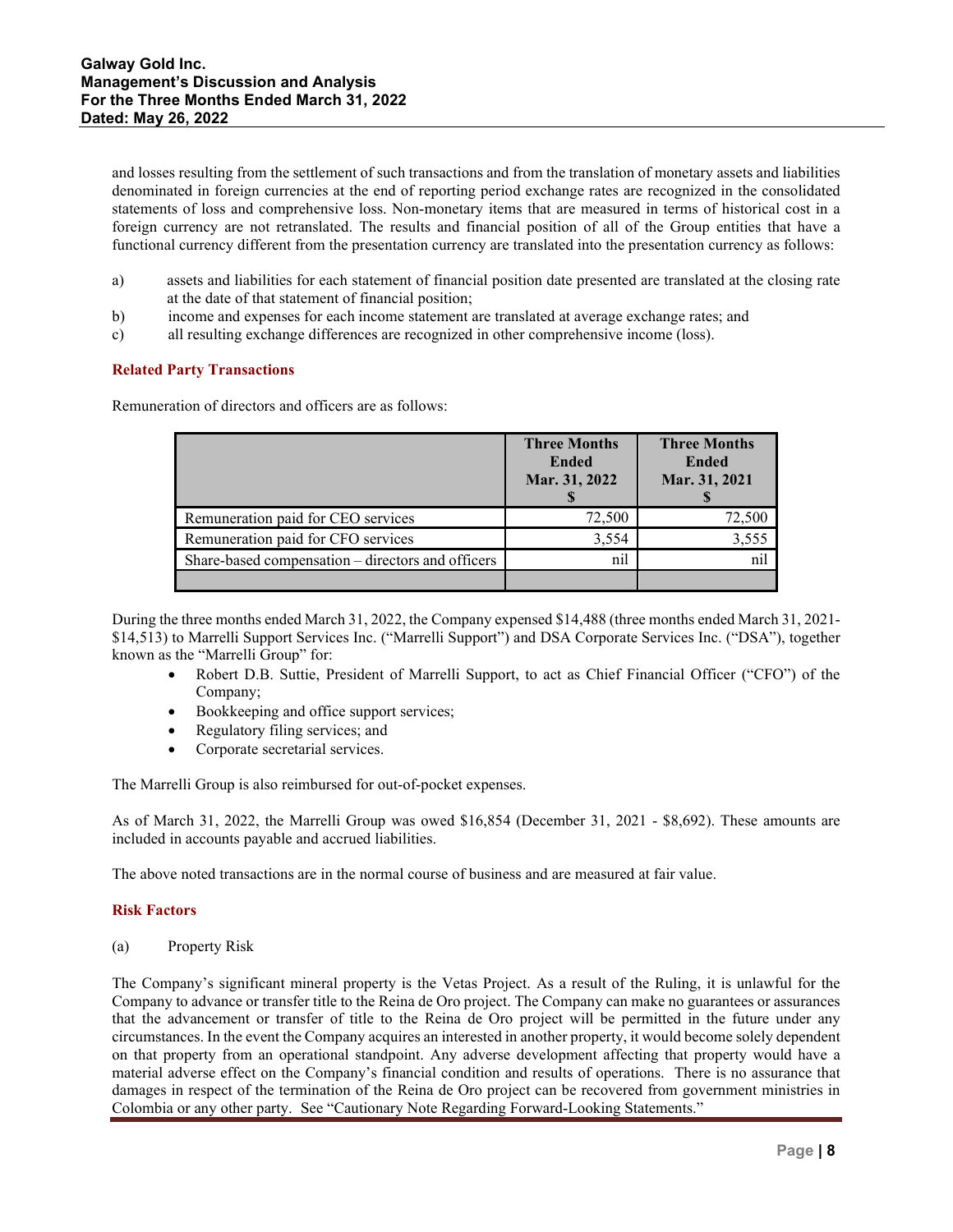# b) Financial Risk

The Company's activities expose it to a variety of financial risks: credit risk, liquidity risk and market risk (including interest rate, foreign exchange rate, and commodity and equity price risk).

Risk management is carried out by the Company's management team with guidance from the Audit Committee under policies approved by the Board of Directors. The Board of Directors also provides regular guidance for overall risk management.

# Credit Risk

Credit risk is the risk of loss associated with a counterparty's inability to fulfill its payment obligations. The Company's credit risk is attributable to cash. The Company has no significant concentration of credit risk arising from operations. Cash consists of cash at banks and on hand. The cash has been invested and held with reputable financial institutions, from which management believes the risk of loss to be remote.

#### Liquidity Risk

Liquidity risk refers to the risk that the Company will not be able to meet its financial obligations as they become due, or can only do so at excessive cost. The Company's liquidity and operating results may be adversely affected if the Company's access to the capital markets is hindered, whether as a result of a downturn in stock market conditions generally or as a result of conditions specific to the Company. As at March 31, 2022, the Company had a cash balance of \$1,597,165 (December 31, 2021 - \$1,886,119) to settle current liabilities of \$147,352 (December 31, 2021 - \$174,633). The Company regularly evaluates its cash position to ensure preservation and security of capital as well as maintenance of liquidity. As the Company does not generate revenue, managing liquidity risk is dependent upon the ability to secure additional financing, controlling expenses and preserving cash.

Most of the Company's financial liabilities have contractual maturities of less than 30 days and are subject to normal trade terms.

#### Market Risks

Market risk is the risk of loss that may arise from changes in market factors such as interest rates, foreign exchange rates, and commodity and equity prices.

(i) Interest Rate Risk

The Company has cash balances and no interest-bearing debt. The Company regularly monitors its cash management policy. As a result, Galway Gold is not subject to significant interest rate risk.

(ii) Foreign Exchange Risk

The Company's functional currency is the United States dollar and it transacts major purchases in United States dollars, Colombian Pesos, and Canadian dollars. To fund exploration expenses, it maintains United States dollar, Colombian Peso and Canadian dollar denominated bank accounts containing sufficient funds to support monthly forecasted cash outflows. Management believes the foreign exchange risk derived from currency conversions does not require a foreign exchange hedge.

(iii) Price Risk

The Company is exposed to price risk with respect to commodity and equity prices. Equity price risk is defined as the potential adverse impact on the Company's earnings due to movements in individual equity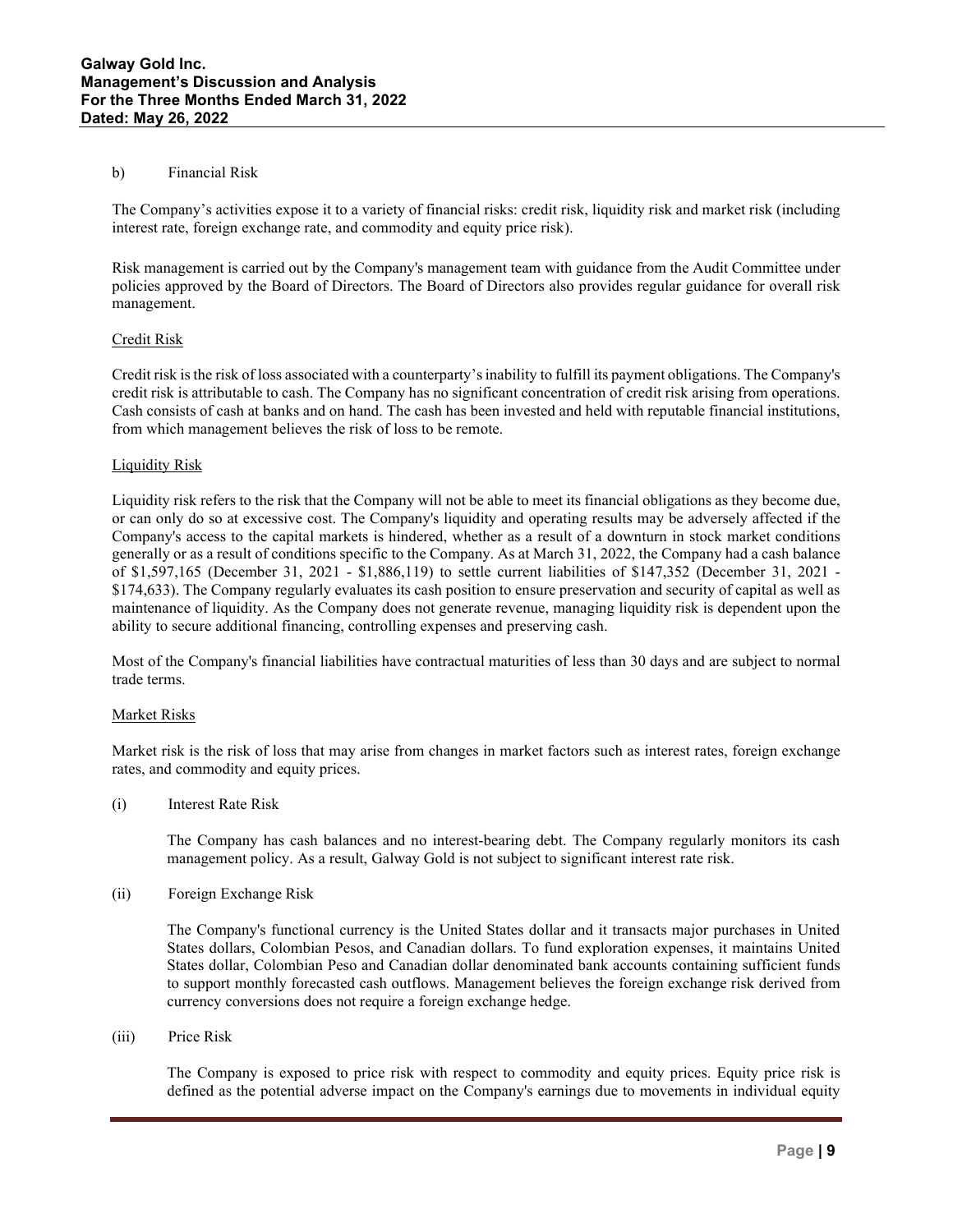prices or general movements in the level of the stock market. Commodity price risk is defined as the potential adverse impact on earnings and economic value due to commodity price movements and volatilities. The Company closely monitors commodity prices of precious and base metals, individual equity movements, and the stock market to determine the appropriate course of action to be taken by the Company.

#### Sensitivity Analysis

Based on management's knowledge and experience of the financial markets, the Company believes the following movements are reasonably possible for the three months ended March 31, 2022:

- (i) The Company is exposed to foreign currency risk on fluctuations of financial instruments related to cash, prepaids and deposits and accounts payable denominated in Canadian dollars and Colombian Pesos. Sensitivity to a plus or minus one percentage point change in exchange rates would not have a material impact on the reported comprehensive loss for the three months ended March 31, 2022.
- (ii) Commodity price risk could adversely affect the Company. In particular, the Company's future profitability and viability of development depends upon the world market price of precious and base metals. These metal prices have fluctuated significantly in recent years. There is no assurance that, even if commercial quantities of these metals may be produced from the Company's properties in the future, a profitable market will exist for them.

As of March 31, 2022, the Company was in the exploration and development stage and did not have any production at any of its mineral properties. As a result, commodity price risk may affect the completion of future equity transactions such as equity offerings and the exercise of stock options and warrants. This may also affect the Company's liquidity and its ability to meet its ongoing obligations.

#### Litigation Risk

Litigation risk refers to the risk that the Company may be or become involved in litigation or administrative proceedings from time to time, the outcomes of which may be uncertain. An unfavorable judgement, ruling or order may adversely affect the Company's business and financial condition.

# **Current Global Financial Conditions and Trends**

Securities of mining and mineral exploration companies have experienced substantial volatility in the past, often based on factors unrelated to the financial performance or prospects of the companies involved. These factors include macroeconomic developments globally, and market perceptions of the attractiveness of particular industries. The price of the securities of companies is also significantly affected by short-term changes in commodity prices, base and precious metal prices or other mineral prices, currency exchange fluctuation and the political environment in the countries in which the Company does business. As of March 31, 2022, the global economy continues to be in a period of significant economic volatility, in large part due to US, European, Middle East and Russian economic and political concerns which have impacted global economic growth.

# **Dependence on Key Employees**

The Company's business and operations are dependent on retaining the services of a small number of key employees. The success of the Company is, and will continue to be, to a significant extent, dependent on the expertise and experience of these employees. The loss of one or more of these employees could have a materially adverse effect on the Company. The Company does not maintain insurance on any of its key employees.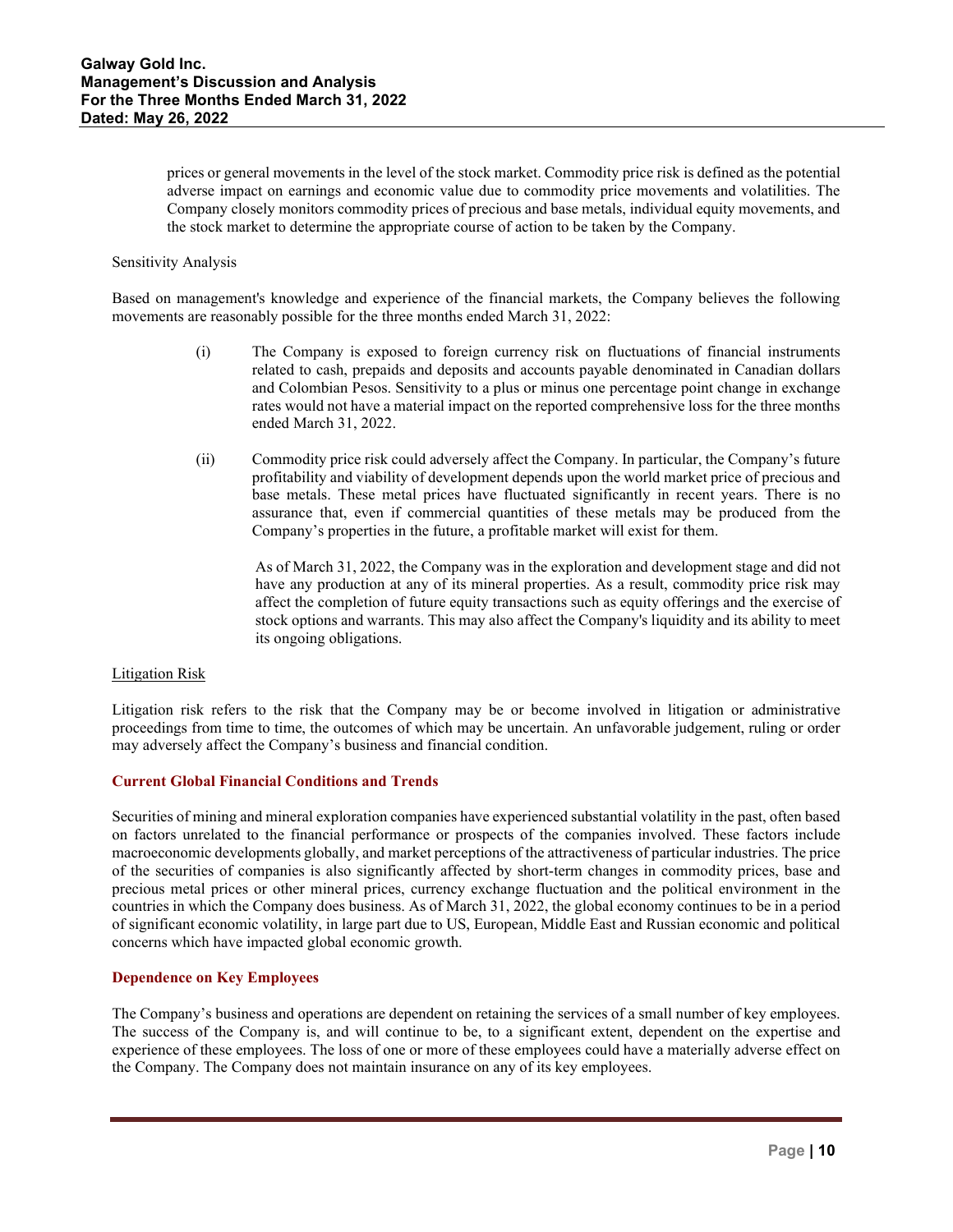# **Critical Accounting Estimates**

The preparation of these consolidated financial statements requires management to make certain estimates, judgments and assumptions that affect the reported amounts of assets and liabilities at the date of the financial statements and reported amounts of expenses during the reporting period. Actual outcomes could differ from these estimates. These consolidated financial statements include estimates that, by their nature, are uncertain. The impacts of such estimates are pervasive throughout the consolidated financial statements and may require accounting adjustments based on future occurrences. Revisions to accounting estimates are recognized in the period in which the estimate is revised and future periods if the revision affects both current and future periods. These estimates are based on historical experience, current and future economic conditions and other factors, including expectations of future events that are believed to be reasonable under the circumstances.

Significant assumptions about the future that management has made that could result in a material adjustment to the carrying amounts of assets and liabilities, in the event that actual results differ from assumptions made, relate to, but are not limited to, the following:

# Impairment of Resource Property Costs

Management reviews the carrying values of exploration and evaluation assets whenever events or changes in circumstances indicate that their carrying values may not be recoverable. The recoverable amount of cash-generating units for an exploration stage company requires various subjective assumptions. These assumptions may change significantly over time when new information becomes available and may cause original estimates to change.

# **Contingencies and Commitments**

Due to the worldwide COVID-l9 outbreak, material uncertainties may come into existence that could influence management's going concern assumption. Management cannot accurately predict the future impact COVID-19 may have on:

- Global gold prices;
- The severity and the length of potential measures taken by governments to manage the spread of the virus and their effect on labour availability and supply lines;
- Availability of essential supplies;
- Purchasing power of the Canadian dollar; and
- Ability to obtain funding

At the date of the approval of these consolidated financial statements, the Canadian government has not introduced measures which impede the activities of the Company. Management believes the business will continue and accordingly, the current situation bears no impact on management's going concern assumption. However, it is not possible to reliably estimate the length and severity of these developments and the impact on the financial results and condition of the Company in future periods. To date, there has been no impact on the Company's operations.

# **Capital Management**

The Company manages its capital with the following objectives:

- to ensure sufficient financial flexibility to achieve the ongoing business objectives including funding of future growth opportunities, and pursuit of accretive acquisitions; and
- to maximize shareholder return through enhancing the share value.

The Company monitors its capital structure and makes adjustments according to market conditions in an effort to meet its objectives given the current outlook of the business and industry in general. The Company may manage its capital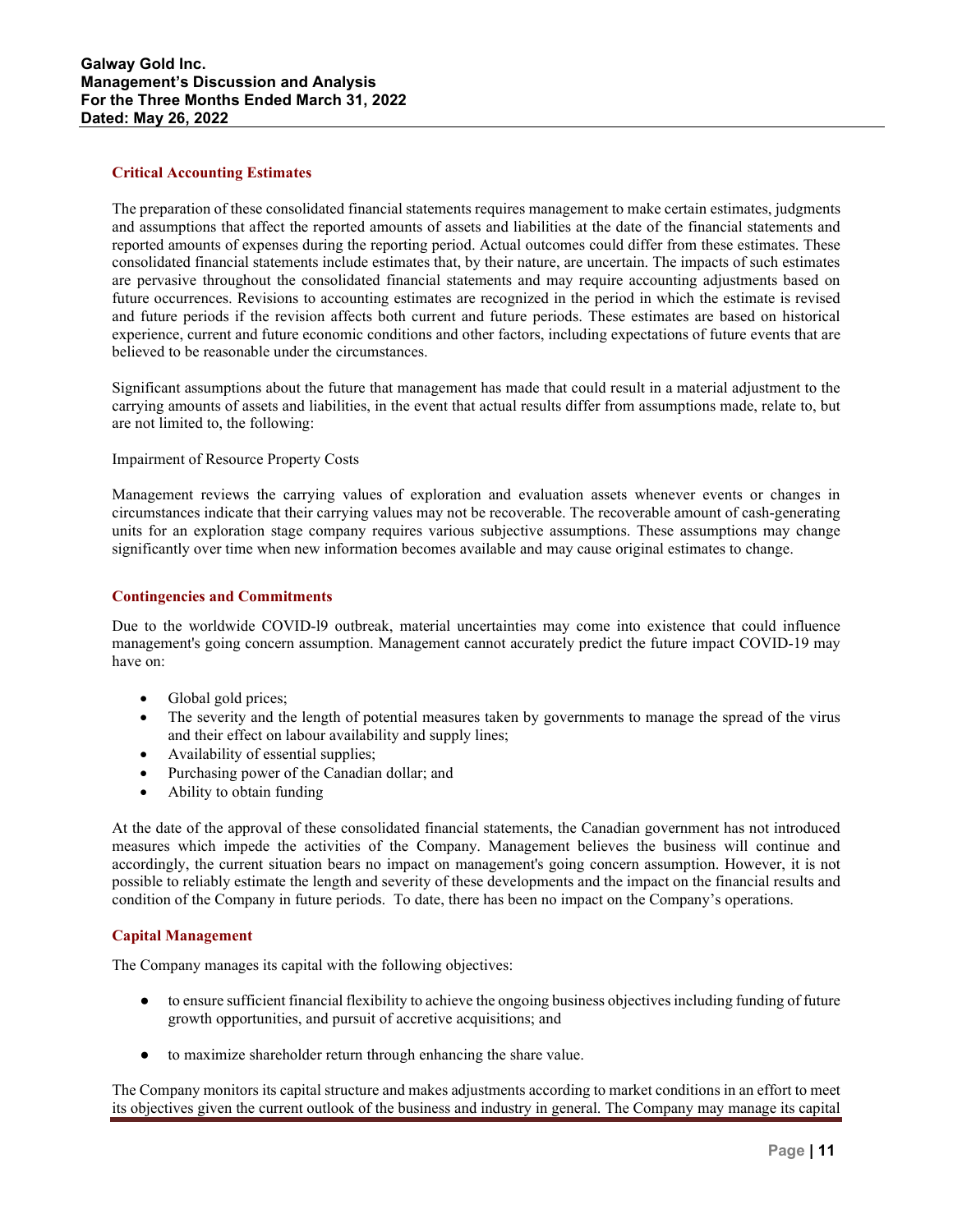structure by issuing new shares, repurchasing outstanding shares, adjusting capital spending, or disposing of assets. The capital structure is reviewed by management and the Board of Directors on an ongoing basis.

The Company considers its capital to be equity, comprising share capital, contributed surplus, accumulated other comprehensive loss, and deficit, which at March 31, 2022 totaled \$1,741,800 (December 31, 2021 - \$2,007,823). The Company manages capital through its financial and operational forecasting processes. The Company reviews its working capital and forecasts its future cash flows based on operating expenditures, and other investing and financing activities. The forecast is updated based on activities related to its mineral properties. Information is provided to the Board of Directors of the Company. The Company's capital management objectives, policies and processes have remained unchanged during the three months ended March 31, 2022. The Company is not subject to any capital requirements imposed by a lending institution or regulatory body, other than Policy 2.5 of the TSXV which requires adequate working capital or financial resources of the greater of (i) \$50,000 and (ii) an amount required in order to maintain operations and cover general and administrative expenses for a period of 6 months. As of March 31, 2022, the Company was compliant with Policy 2.5.

# **Additional Disclosure for Venture Issuers without Significant Revenue**

Administrative expenses for three months ended March 31, 2022 and 2021 are comprised of the following:

| Three months Ended December 31, | 2022    | 2021    |
|---------------------------------|---------|---------|
|                                 | (\$)    |         |
| Professional fees               | 32,677  | 59,955  |
| Public company costs            | 12,970  | 16,400  |
| Salaries and benefits           | 143,799 | 89,848  |
| Office and general              | 13,251  | 17,936  |
| Insurance                       | 7,198   | 10,723  |
| Travel                          | 3,772   | 45,186  |
|                                 | 213,667 | 240,048 |
|                                 |         |         |

During the three months ended March 31, 2022, the Company continued to incur professional fees associated with its arbitration in Colombia.

# **Events Occurring After the Reporting Period**

There are no events occurring after the reporting period which have not been addressed in this document.

# **Cautionary Note Regarding Forward-Looking Statements**

Certain statements contained in this MD&A constitute forward-looking statements. Such forward-looking statements involve a number of known and unknown risks, uncertainties and other factors which may cause the actual results, performance or achievements of the Company to be materially different from any future results, performance or achievements expressed or implied by such forward-looking statements. Readers are cautioned not to place undue reliance on these forward-looking statements. There can be no assurance that such statements will prove to be accurate and actual results and future events could differ materially from those anticipated in such statements.

Selected forward looking statements, assumptions, and risk factors that could cause actual results to differ materially from the Company's expectations are the risks detailed herein and from time to time in the filings made by the Company with securities regulators including the following: (i) the Company has stopped commercial operations and has no history of profit; (ii) there is no assurance for any reinstatement of the Vetas Gold Project or for recovery of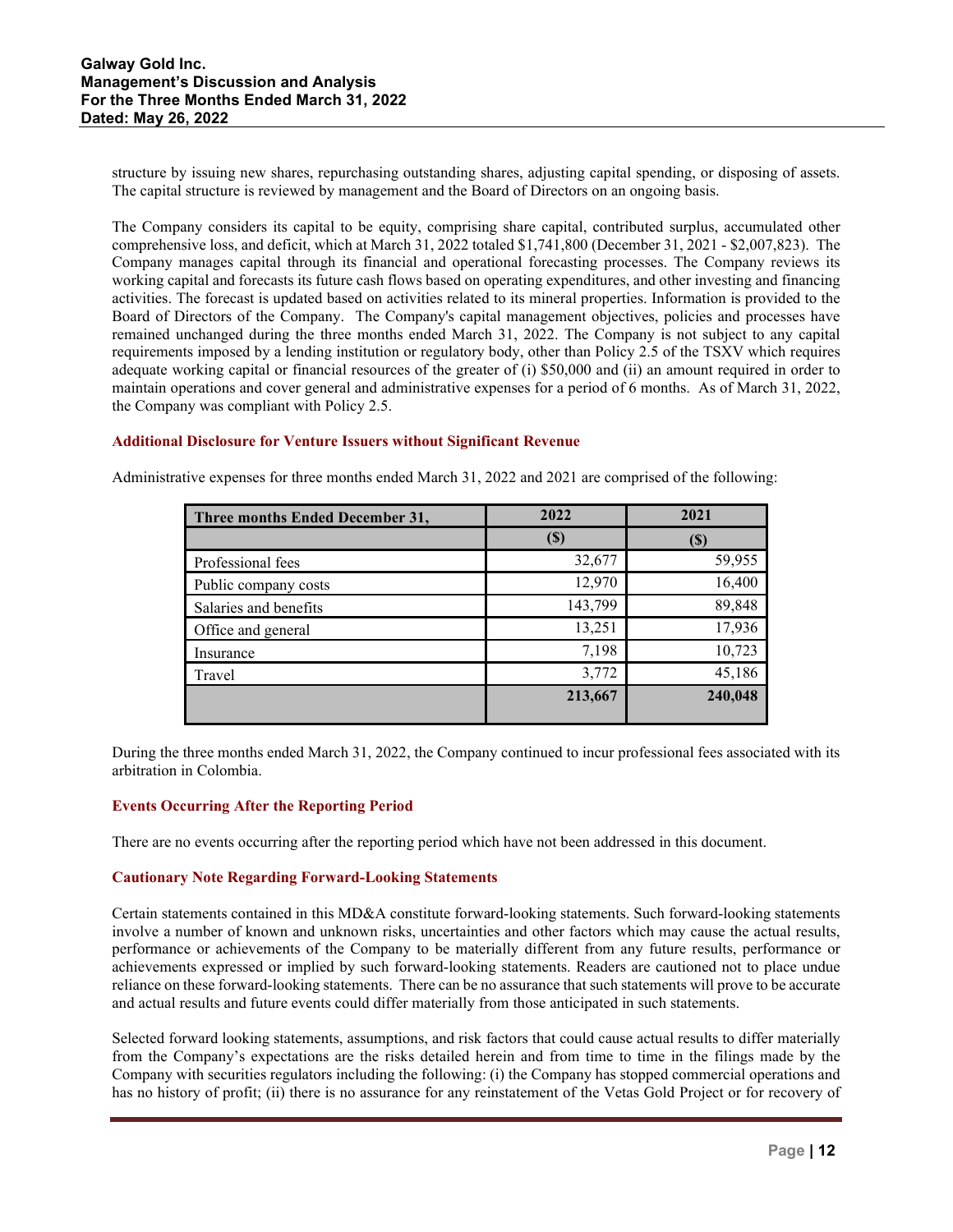any damages associated with the loss of the project; (iii) investment in the common shares of the Company is highly speculative given the unknown nature of the Company's business and its present stage of development; (iv) there is no assurance that the Company will find a profitable undertaking or that it can successfully conclude a purchase of such an undertaking at all or on terms which are commercially acceptable; and (v) there can be no assurance that an active and liquid market for the Company's common shares will develop and an investor may find it difficult to resell its common shares. This list is not exhaustive of the factors that may affect any of the Company's forward-looking statements. These and other factors should be considered carefully and readers should not place undue reliance on the Company's forward-looking statements. Although the Company believes that the assumptions and factors used in preparing the forward-looking information herein are reasonable, undue reliance should not be placed on such information, which only applies as of the date of this news release, and no assurance can be given that such events will occur in the disclosed time frames or at all.

The Company undertakes no obligation to update or revise the forward-looking statements contained herein except as may be required by applicable securities laws.

# **Disclosure of Outstanding Share Data**

As at the date of this document, the Company had 41,627,979 issued and outstanding shares, and 3,262,500 stock options exercisable between \$0.11 and \$0.36, expiring between September 4, 2023 and April 28, 2030.

# **Cautionary Note Regarding Forward-Looking Statements**

Certain statements contained in this MD&A constitute forward-looking statements. Such forward-looking statements involve a number of known and unknown risks, uncertainties and other factors which may cause the actual results, performance or achievements of the Company to be materially different from any future results, performance or achievements expressed or implied by such forward-looking statements. Readers are cautioned not to place undue reliance on these forward-looking statements.

Selected forward looking statements, assumptions, and risk factors are as follows:

| <b>Forward-looking statements</b>                                                      | <b>Assumptions</b>                                                                                                                                                                                                                                                                                                                                                                                                                                                                                                                                                                                                                                                                                                                                                       | <b>Risk factors</b>                                                                                                                                                                                                                                                                                                                                                                                                                                                                                                                                                                                                                                                                                                                                                                                                        |
|----------------------------------------------------------------------------------------|--------------------------------------------------------------------------------------------------------------------------------------------------------------------------------------------------------------------------------------------------------------------------------------------------------------------------------------------------------------------------------------------------------------------------------------------------------------------------------------------------------------------------------------------------------------------------------------------------------------------------------------------------------------------------------------------------------------------------------------------------------------------------|----------------------------------------------------------------------------------------------------------------------------------------------------------------------------------------------------------------------------------------------------------------------------------------------------------------------------------------------------------------------------------------------------------------------------------------------------------------------------------------------------------------------------------------------------------------------------------------------------------------------------------------------------------------------------------------------------------------------------------------------------------------------------------------------------------------------------|
| Potential<br>of<br>the<br>Company's<br>properties to contain economic gold<br>deposits | The actual results of the Company's<br>development<br>exploration<br>and<br>will<br>activities<br>favourable;<br>be<br>operating,<br>exploration<br>and<br>development costs will not exceed<br>the Company's expectations; the<br>Company will be able to retain and<br>attract skilled staff; all requisite<br>and<br>regulatory<br>governmental<br>approvals for exploration projects<br>and other operations will be received<br>on a timely basis upon terms<br>acceptable to the Company, and<br>applicable political and economic<br>conditions are favourable to the<br>Company; the price of mineral and<br>applicable interest and exchange<br>rates will be favourable to the<br>Company; no title disputes exist with<br>respect to the Company's properties | Gold price volatility; uncertainties<br>involved in interpreting geological<br>data and confirming title to acquired<br>properties; the possibility that future<br>exploration results will not be<br>consistent with the Company's<br>expectations; actual results of the<br>Company's<br>exploration<br>and<br>development activities; the ability to<br>establish production at levels<br>consistent with modern levels of<br>mine production; increases in costs;<br>environmental<br>compliance<br>and<br>changes in environmental and other<br>local legislation and regulation,<br>including<br>the<br>absence<br>of<br>prohibitions on production in the<br>Santurban Paramo environmental<br>area; interest rate and exchange rate<br>fluctuations; changes in economic<br>political<br>conditions;<br>and<br>the |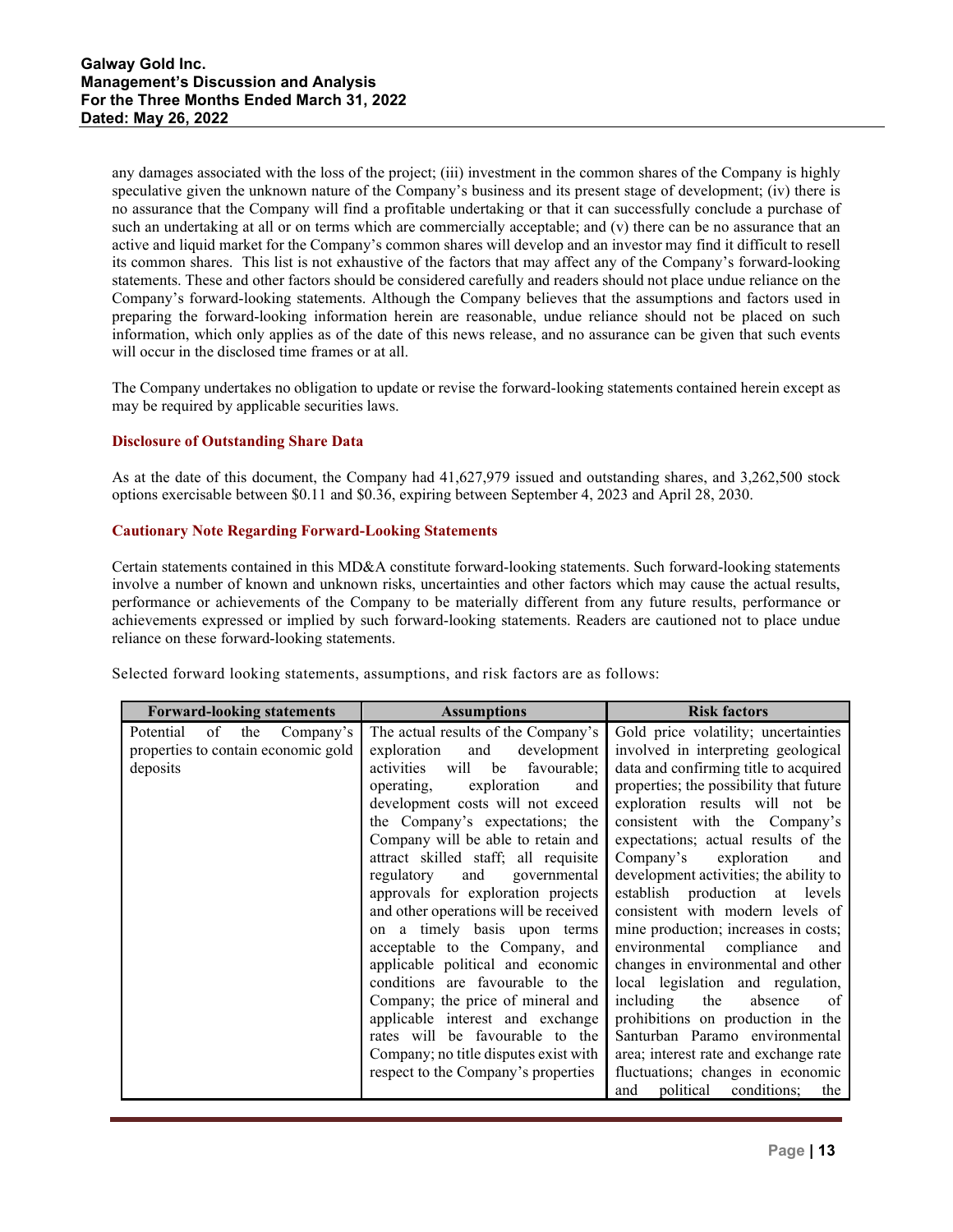# **Galway Gold Inc. Management's Discussion and Analysis For the Three Months Ended March 31, 2022 Dated: May 26, 2022**

|                                                                                                                                                                                                                                               |                                                                                                                                                                                                                                                                                                                                                                                                                                                                                                                                                                                                                                                                                                                                                                                                                                                                                                                                                  | Company's ability to retain and<br>attract skilled staff                                                                                                                                                                                                                                                                                                                                                                                                                                                                                                                                                                                                                                    |
|-----------------------------------------------------------------------------------------------------------------------------------------------------------------------------------------------------------------------------------------------|--------------------------------------------------------------------------------------------------------------------------------------------------------------------------------------------------------------------------------------------------------------------------------------------------------------------------------------------------------------------------------------------------------------------------------------------------------------------------------------------------------------------------------------------------------------------------------------------------------------------------------------------------------------------------------------------------------------------------------------------------------------------------------------------------------------------------------------------------------------------------------------------------------------------------------------------------|---------------------------------------------------------------------------------------------------------------------------------------------------------------------------------------------------------------------------------------------------------------------------------------------------------------------------------------------------------------------------------------------------------------------------------------------------------------------------------------------------------------------------------------------------------------------------------------------------------------------------------------------------------------------------------------------|
| The Company's ability to meet its<br>working capital needs at the current<br>level for the twelve-month period<br>ending March 31, 2023.<br>The Company expects to incur<br>further losses in the development of<br>its business              | operating<br>and exploration<br>The<br>activities of the Company for the<br>twelve-month period ending March<br>31, 2023, and the costs associated<br>therewith, will be consistent with the<br>Company's current expectations;<br>debt and equity markets, exchange<br>interest rates<br>and<br>other<br>and<br>applicable economic conditions are<br>favourable to the Company                                                                                                                                                                                                                                                                                                                                                                                                                                                                                                                                                                 | Changes in debt and equity markets;<br>timing and availability of external<br>financing on acceptable terms;<br>increases in costs; environmental<br>compliance<br>and<br>changes<br>1n<br>environmental<br>and<br>other local<br>legislation and regulation; interest<br>rate and exchange rate fluctuations;<br>changes in economic conditions                                                                                                                                                                                                                                                                                                                                            |
| Plans, costs, timing and capital for<br>future exploration and development<br>the<br>Company's<br>of<br>property<br>interests, including the costs and<br>potential impact of complying with<br>existing and proposed laws and<br>regulations | Financing will be available for the<br>Company's<br>exploration<br>and<br>development<br>activities and the<br>results thereof will be favourable;<br>actual operating and exploration<br>costs will be consistent with the<br>Company's current expectations; the<br>Company will be able to retain and<br>attract skilled staff; all applicable<br>regulatory<br>governmental<br>and<br>approvals for exploration projects<br>and other operations will be received<br>on a timely basis upon terms<br>acceptable to the Company; the<br>Company will not be adversely<br>affected by market competition; debt<br>and equity markets, exchange and<br>interest rates and other applicable<br>economic and political conditions<br>are favourable to the Company; the<br>price of gold or silver and/or other<br>applicable metals will be favourable<br>to the Company; no title disputes<br>exist with respect to the Company's<br>properties | Gold price volatility; changes in<br>debt and equity markets; timing and<br>availability of external financing on<br>acceptable terms; the uncertainties<br>involved in interpreting geological<br>data and confirming title to acquired<br>properties; the possibility that future<br>exploration results will not be<br>consistent with the Company's<br>expectations; increases in costs;<br>environmental<br>compliance<br>and<br>changes in environmental and other<br>local legislation and regulation;<br>interest rate and exchange rate<br>fluctuations; changes in economic<br>political<br>conditions;<br>and<br>the<br>Company's ability to retain and<br>attract skilled staff |
| Management's outlook regarding<br>future trends                                                                                                                                                                                               | Financing will be available for the<br>Company's<br>exploration<br>and<br>operating activities; the price of gold<br>will be favourable to the Company                                                                                                                                                                                                                                                                                                                                                                                                                                                                                                                                                                                                                                                                                                                                                                                           | Gold price volatility; changes in<br>debt and equity markets; interest rate<br>and exchange rate fluctuations;<br>changes in economic and political<br>conditions                                                                                                                                                                                                                                                                                                                                                                                                                                                                                                                           |
| Sensitivity analysis of financial<br>instruments                                                                                                                                                                                              | Interest rates will not be subject to<br>change in excess of plus or minus 1%<br>The Company's investment portfolio<br>will not be subject to change in<br>excess of plus or minus 100%<br>There could be material changes to<br>its results for the Three months                                                                                                                                                                                                                                                                                                                                                                                                                                                                                                                                                                                                                                                                                | Changes in debt and equity markets;<br>interest rate and exchange rate<br>fluctuations                                                                                                                                                                                                                                                                                                                                                                                                                                                                                                                                                                                                      |